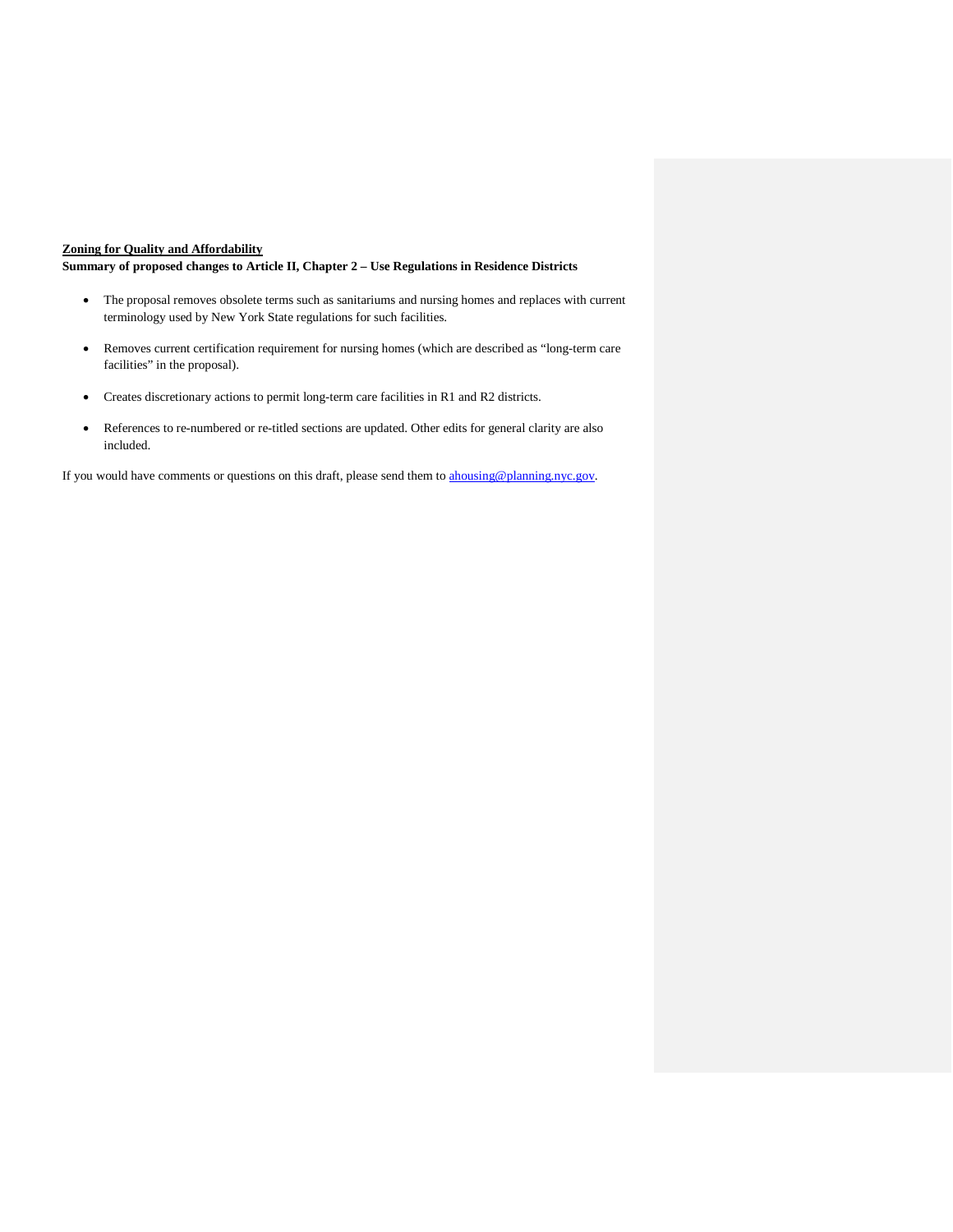Matter in underline is new, to be added; Matter in strikeout is to be deleted; Matter within  $#$  # is defined in Section 12-10; \* \* \* indicates where unchanged text appears in the Zoning Resolution

## **Article II - Residence District Regulations**

**Chapter 2 Use Regulations**

**22-10 USES PERMITTED AS-OF-RIGHT**

**22-12 Use Group 2**

R3 R4 R5 R6 R7 R8 R9 R10

Use Group 2 consists of all other types of #residences#.

## A. #Residential uses#

#Residences# of all kinds, including #apartment hotels# and **#non-profit residences for the elderly#** #affordable independent residences for seniors#, except that:

\* \* \*

\* \* \*

- (1) in R3A, R3X, R4A and R5A Districts, #residential uses# shall be limited to #single-# or #twofamily detached residences# except that in R3A Districts single- or two-family #zero lot line buildings# are also permitted;
- (2) in R3-1 and R4-1 Districts, #residential uses# shall be limited to #single-# or #two-family residences detached# or #semi-detached# except that in R4-1 Districts single- or two-family #zero lot line buildings# are also permitted;
- (3) in R4B Districts, #residential uses# shall be limited to #single-# or #two-family residences# in #detached#, #semi-detached#, #attached#, or #zero lot line buildings#.

**Commented [DCP1]:** Updating term. Replacing 'non-profit residences for the elderly' with "affordable independent residences for seniors".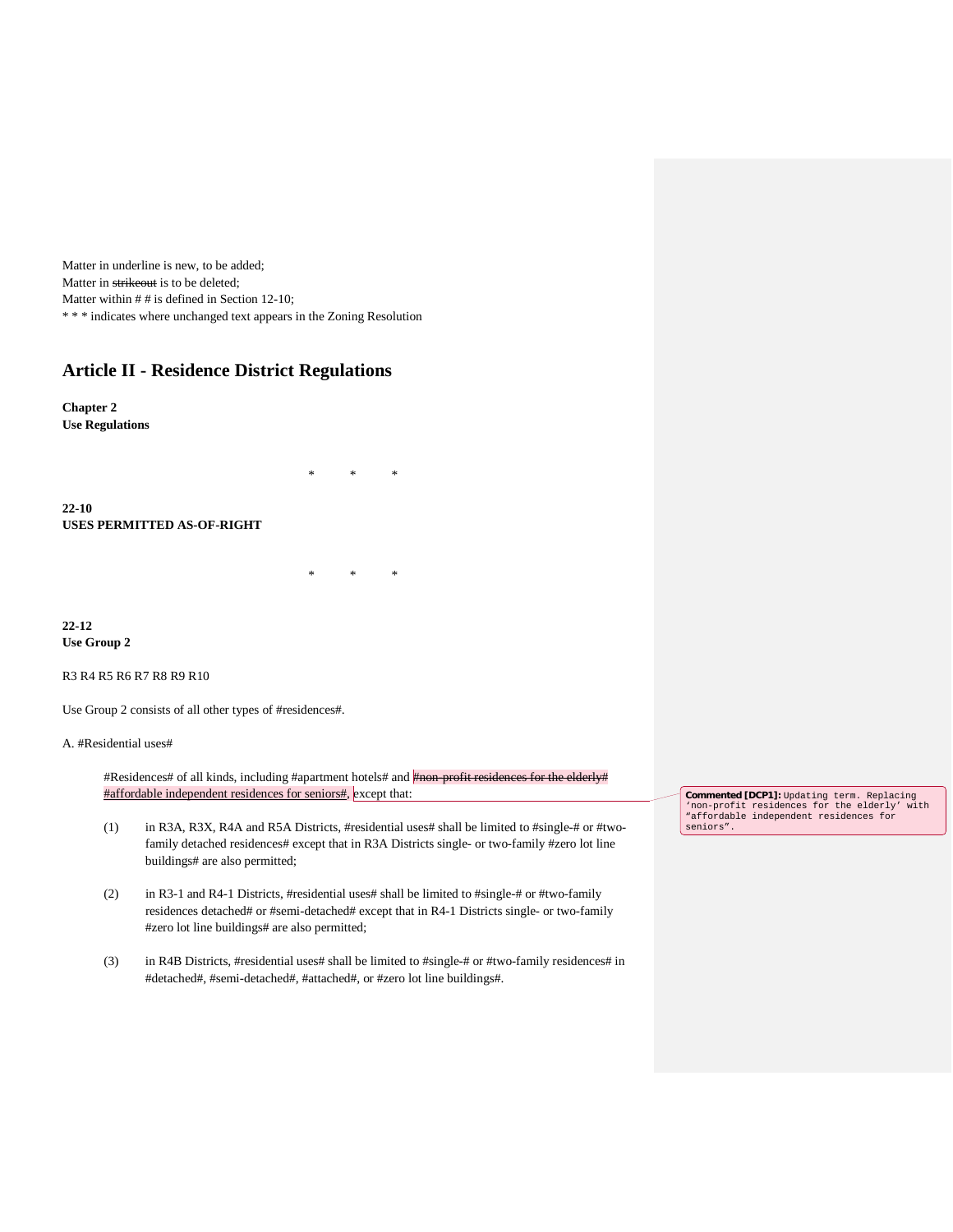#Residences# shall also include #rooming units# existing as of [date of adoption].

B. #Accessory uses#

**22-13 Use Group 3**

R1 R2 R3 R4 R5 R6 R7 R8 R9 R10

Use Group 3 consists of community facilities that:

- (1) may appropriately be located in #residential# areas to serve educational needs or to provide other essential services for the residents; or
- (2) can perform their activities more effectively in a #residential# environment, unaffected by objectionable influences from adjacent industrial or general service #uses#; and

\* \* \*

- (3) do not create significant objectionable influences in #residential# areas.
- A. #Community facilities#

Colleges or universities<sup>1</sup>, including professional schools but excluding business colleges or trade schools

College or school student dormitories and fraternity or sorority student houses<sup>1</sup>

Domiciliary care facilities for adults<sup>2,3</sup> under the jurisdiction of the New York State Board of Social Welfare which have secured certification by such agene

Libraries, museums or non-commercial art galleries

#Long-term care facilities#2

Monasteries, convents or novitiates, without restrictions as to use for living purposes or location in relation to other #uses#

#Non-profit hospital staff dwellings# located on the same #zoning lot# as the non-profit or voluntary hospital and related facilities or on a separate #zoning lot# that is immediately contiguous thereto or would be contiguous but for its separation by a #street# or a #street# intersection

 $\frac{1}{10}$  homes and health-related facilities<sup>3</sup> as defined in Section 10 NYCRR 700.2(a) of the New State Hospital Code, each of which have secured certification by the appropriate governmental agency. **Commented [DCP2]:** Clarifying how existing rooming units should be treated. New rooming units can no longer be constructed or created in Use Group 2 buildings.

**Commented [DCP3]:** Removing obsolete term.

**Commented [DCP4]:** Replacing 'nursing home and health-related facilities' with updated term.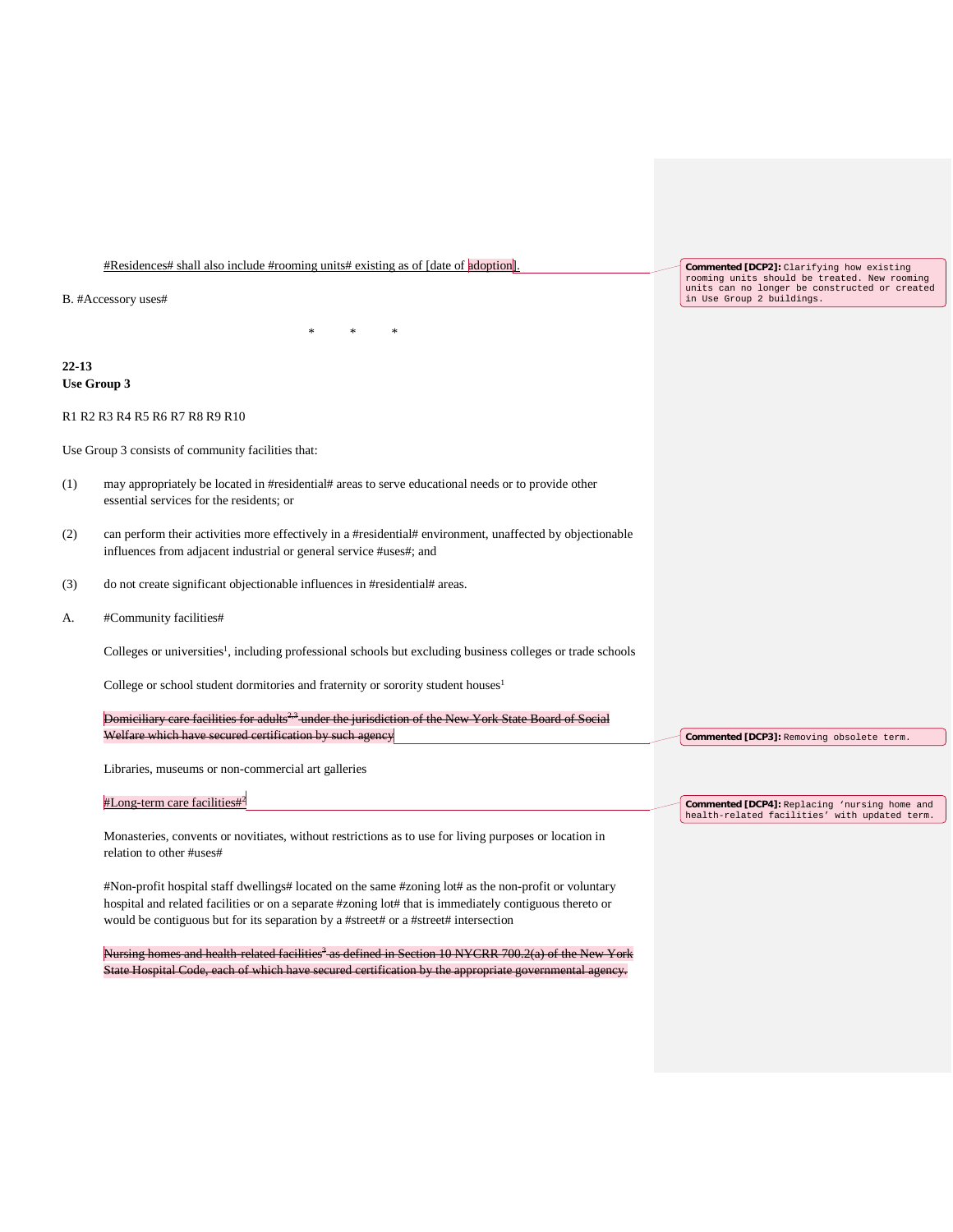| Nursing homes and health related facilities are not permitted within the boundaries of any Community<br>District in which one or more of the conditions set forth in Section 22 42 (Certification of Certain<br>Community Facility Uses) applies except by special permit as set forth in Section 74-90<br>Commented [DCP5]: Removing term and replacing<br>with "long-term care facilities".<br>Philanthropic or non-profit institutions with sleeping accommodations $34$<br>Sanitariums <sup>3</sup><br>Commented [DCP6]: Removing obsolete term.<br>#Schools#<br>B. #Accessory uses#<br>Not permitted in R1 or R2 Districts as-of-right<br>In R1 and R2 Districts, subject to the provisions of Section 22-42 (Long-Term Care Facilities).<br>Commented [DCP7]: Highlighting new<br>discretionary actions for long-term care<br>facilities in R1 and R2 districts.<br>Permitted only by special permit by the City Planning Commission pursuant to Section 74 903<br>Nursing homes, health related facilities, domiciliary care facilities for adults and sanitariums that are<br>proprietary facilities are not permitted in R1 or R2 Districts<br>Commented [DCP8]: Removing and replacing with<br>$(2)$ above.<br>43<br>The number of persons employed in central office functions shall not exceed 50, and the amount of #floor<br>area# used for such purposes shall not exceed 25 percent of the total #floor area#, or, in R8, R9 or R10<br>Districts, 25,000 square feet, whichever is greater<br>$22 - 14$<br><b>Use Group 4</b><br>R1 R2 R3 R4 R5 R6 R7 R8 R9 R10<br>Use Group 4 consists primarily of community facilities that: |  |  |
|-------------------------------------------------------------------------------------------------------------------------------------------------------------------------------------------------------------------------------------------------------------------------------------------------------------------------------------------------------------------------------------------------------------------------------------------------------------------------------------------------------------------------------------------------------------------------------------------------------------------------------------------------------------------------------------------------------------------------------------------------------------------------------------------------------------------------------------------------------------------------------------------------------------------------------------------------------------------------------------------------------------------------------------------------------------------------------------------------------------------------------------------------------------------------------------------------------------------------------------------------------------------------------------------------------------------------------------------------------------------------------------------------------------------------------------------------------------------------------------------------------------------------------------------------------------------------------------------------------------------------------------------------|--|--|
|                                                                                                                                                                                                                                                                                                                                                                                                                                                                                                                                                                                                                                                                                                                                                                                                                                                                                                                                                                                                                                                                                                                                                                                                                                                                                                                                                                                                                                                                                                                                                                                                                                                 |  |  |
|                                                                                                                                                                                                                                                                                                                                                                                                                                                                                                                                                                                                                                                                                                                                                                                                                                                                                                                                                                                                                                                                                                                                                                                                                                                                                                                                                                                                                                                                                                                                                                                                                                                 |  |  |
|                                                                                                                                                                                                                                                                                                                                                                                                                                                                                                                                                                                                                                                                                                                                                                                                                                                                                                                                                                                                                                                                                                                                                                                                                                                                                                                                                                                                                                                                                                                                                                                                                                                 |  |  |
|                                                                                                                                                                                                                                                                                                                                                                                                                                                                                                                                                                                                                                                                                                                                                                                                                                                                                                                                                                                                                                                                                                                                                                                                                                                                                                                                                                                                                                                                                                                                                                                                                                                 |  |  |
|                                                                                                                                                                                                                                                                                                                                                                                                                                                                                                                                                                                                                                                                                                                                                                                                                                                                                                                                                                                                                                                                                                                                                                                                                                                                                                                                                                                                                                                                                                                                                                                                                                                 |  |  |
|                                                                                                                                                                                                                                                                                                                                                                                                                                                                                                                                                                                                                                                                                                                                                                                                                                                                                                                                                                                                                                                                                                                                                                                                                                                                                                                                                                                                                                                                                                                                                                                                                                                 |  |  |
|                                                                                                                                                                                                                                                                                                                                                                                                                                                                                                                                                                                                                                                                                                                                                                                                                                                                                                                                                                                                                                                                                                                                                                                                                                                                                                                                                                                                                                                                                                                                                                                                                                                 |  |  |
|                                                                                                                                                                                                                                                                                                                                                                                                                                                                                                                                                                                                                                                                                                                                                                                                                                                                                                                                                                                                                                                                                                                                                                                                                                                                                                                                                                                                                                                                                                                                                                                                                                                 |  |  |
|                                                                                                                                                                                                                                                                                                                                                                                                                                                                                                                                                                                                                                                                                                                                                                                                                                                                                                                                                                                                                                                                                                                                                                                                                                                                                                                                                                                                                                                                                                                                                                                                                                                 |  |  |
|                                                                                                                                                                                                                                                                                                                                                                                                                                                                                                                                                                                                                                                                                                                                                                                                                                                                                                                                                                                                                                                                                                                                                                                                                                                                                                                                                                                                                                                                                                                                                                                                                                                 |  |  |
|                                                                                                                                                                                                                                                                                                                                                                                                                                                                                                                                                                                                                                                                                                                                                                                                                                                                                                                                                                                                                                                                                                                                                                                                                                                                                                                                                                                                                                                                                                                                                                                                                                                 |  |  |
|                                                                                                                                                                                                                                                                                                                                                                                                                                                                                                                                                                                                                                                                                                                                                                                                                                                                                                                                                                                                                                                                                                                                                                                                                                                                                                                                                                                                                                                                                                                                                                                                                                                 |  |  |
|                                                                                                                                                                                                                                                                                                                                                                                                                                                                                                                                                                                                                                                                                                                                                                                                                                                                                                                                                                                                                                                                                                                                                                                                                                                                                                                                                                                                                                                                                                                                                                                                                                                 |  |  |
|                                                                                                                                                                                                                                                                                                                                                                                                                                                                                                                                                                                                                                                                                                                                                                                                                                                                                                                                                                                                                                                                                                                                                                                                                                                                                                                                                                                                                                                                                                                                                                                                                                                 |  |  |
|                                                                                                                                                                                                                                                                                                                                                                                                                                                                                                                                                                                                                                                                                                                                                                                                                                                                                                                                                                                                                                                                                                                                                                                                                                                                                                                                                                                                                                                                                                                                                                                                                                                 |  |  |
|                                                                                                                                                                                                                                                                                                                                                                                                                                                                                                                                                                                                                                                                                                                                                                                                                                                                                                                                                                                                                                                                                                                                                                                                                                                                                                                                                                                                                                                                                                                                                                                                                                                 |  |  |
|                                                                                                                                                                                                                                                                                                                                                                                                                                                                                                                                                                                                                                                                                                                                                                                                                                                                                                                                                                                                                                                                                                                                                                                                                                                                                                                                                                                                                                                                                                                                                                                                                                                 |  |  |
|                                                                                                                                                                                                                                                                                                                                                                                                                                                                                                                                                                                                                                                                                                                                                                                                                                                                                                                                                                                                                                                                                                                                                                                                                                                                                                                                                                                                                                                                                                                                                                                                                                                 |  |  |
|                                                                                                                                                                                                                                                                                                                                                                                                                                                                                                                                                                                                                                                                                                                                                                                                                                                                                                                                                                                                                                                                                                                                                                                                                                                                                                                                                                                                                                                                                                                                                                                                                                                 |  |  |
| may appropriately be located in #residential# areas to provide recreational, religious, health and other<br>(1)<br>essential services for the residents; or                                                                                                                                                                                                                                                                                                                                                                                                                                                                                                                                                                                                                                                                                                                                                                                                                                                                                                                                                                                                                                                                                                                                                                                                                                                                                                                                                                                                                                                                                     |  |  |
| can perform their activities more effectively in a #residential# environment, unaffected by objectionable<br>(2)<br>influences from adjacent medium and heavy industrial #uses#; and                                                                                                                                                                                                                                                                                                                                                                                                                                                                                                                                                                                                                                                                                                                                                                                                                                                                                                                                                                                                                                                                                                                                                                                                                                                                                                                                                                                                                                                            |  |  |
| do not create significant objectionable influences in #residential# areas.<br>(3)                                                                                                                                                                                                                                                                                                                                                                                                                                                                                                                                                                                                                                                                                                                                                                                                                                                                                                                                                                                                                                                                                                                                                                                                                                                                                                                                                                                                                                                                                                                                                               |  |  |
|                                                                                                                                                                                                                                                                                                                                                                                                                                                                                                                                                                                                                                                                                                                                                                                                                                                                                                                                                                                                                                                                                                                                                                                                                                                                                                                                                                                                                                                                                                                                                                                                                                                 |  |  |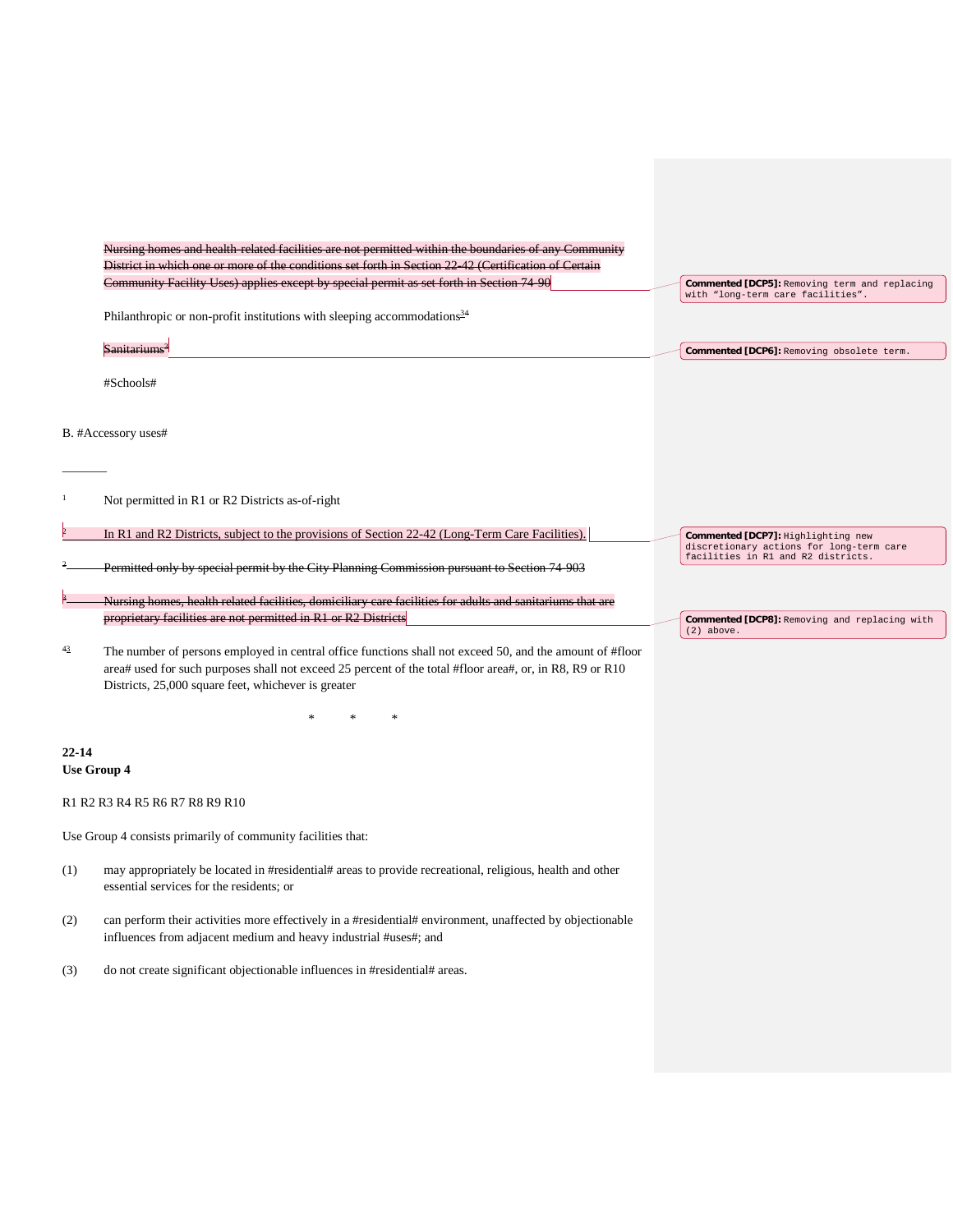Those open #uses# of land which are compatible with a #residential# environment are also included.

A. #Community facilities#

|              | B. Open #uses#                                                                                                                                                                                                |        |                                                |        |                                                                                                                   |                                                                                          |
|--------------|---------------------------------------------------------------------------------------------------------------------------------------------------------------------------------------------------------------|--------|------------------------------------------------|--------|-------------------------------------------------------------------------------------------------------------------|------------------------------------------------------------------------------------------|
|              | Agricultural #uses#, including greenhouses, nurseries, or truck gardens, provided that no offensive odors<br>or dust are created, and that there is no sale of products not produced on the same #zoning lot# |        |                                                |        |                                                                                                                   |                                                                                          |
|              |                                                                                                                                                                                                               |        |                                                |        |                                                                                                                   |                                                                                          |
|              | Railroad or transit rights-of-way <sup>3</sup>                                                                                                                                                                |        |                                                |        |                                                                                                                   |                                                                                          |
|              |                                                                                                                                                                                                               |        |                                                | $\ast$ |                                                                                                                   |                                                                                          |
|              |                                                                                                                                                                                                               |        |                                                |        |                                                                                                                   |                                                                                          |
| 3            | Use of #railroad or transit air space# is subject to the provisions of Section 22-41 (Air Space over $\underline{a}$<br>Railroad or Transit Rights of Way Right-of-way or Yard)                               |        | Commented [DCP9]: Correcting incorrect section |        |                                                                                                                   |                                                                                          |
|              |                                                                                                                                                                                                               | $\ast$ |                                                |        |                                                                                                                   | title.                                                                                   |
| 22-20        | <b>USES PERMITTED BY SPECIAL PERMIT</b>                                                                                                                                                                       |        |                                                |        |                                                                                                                   |                                                                                          |
|              |                                                                                                                                                                                                               | $\ast$ |                                                | $\ast$ |                                                                                                                   |                                                                                          |
| $22 - 22$    | By the City Planning Commission                                                                                                                                                                               |        |                                                |        |                                                                                                                   |                                                                                          |
|              | in accordance with standards set forth in Article VII, Chapter 4, or as otherwise indicated in this Section.                                                                                                  |        |                                                |        | In the districts indicated, the following #uses# are permitted by special permit of the City Planning Commission, |                                                                                          |
|              |                                                                                                                                                                                                               |        |                                                | $\ast$ |                                                                                                                   |                                                                                          |
|              | <b>R1 R2 R3 R4 R5 R6 R7 R8 R9 R10</b>                                                                                                                                                                         |        |                                                |        |                                                                                                                   |                                                                                          |
|              | Domiciliary care facilities for adults                                                                                                                                                                        |        |                                                |        |                                                                                                                   | Commented [DCP10]: Removing obsolete term.                                               |
|              |                                                                                                                                                                                                               | ×.     | $\ast$                                         | $\ast$ |                                                                                                                   |                                                                                          |
| <b>R1 R2</b> |                                                                                                                                                                                                               |        |                                                |        |                                                                                                                   |                                                                                          |
|              | #Long-term care facilities#, except as provided in Section 22-42 (Long-Term Care Facilities).                                                                                                                 |        |                                                |        |                                                                                                                   | Commented [DCP11]: Adding reference to                                                   |
|              |                                                                                                                                                                                                               |        |                                                |        |                                                                                                                   | applicable CPC special permit for "long-term<br>care facilities" in R1 and R2 districts. |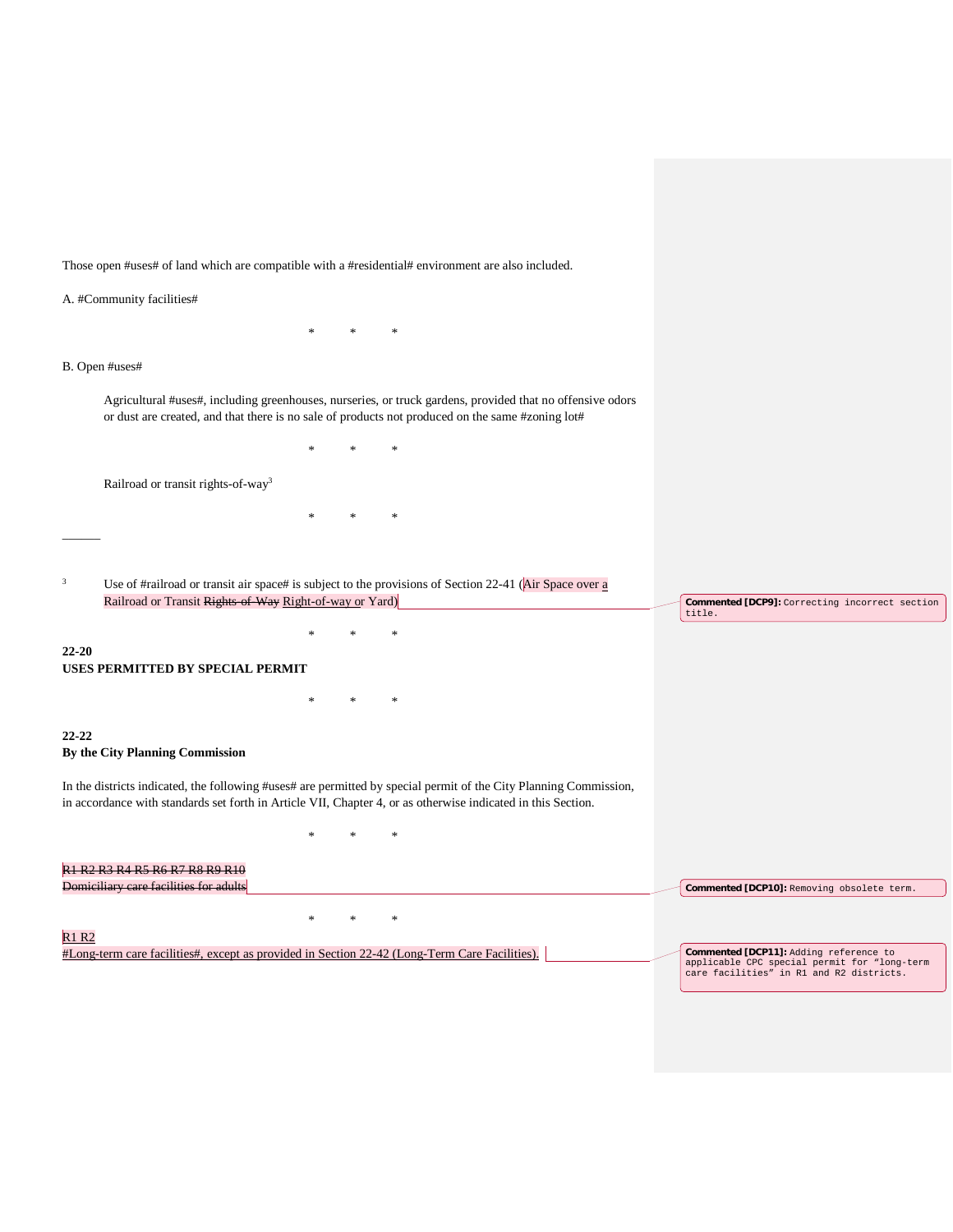## R1 R2 R3 R4 R5 R6 R7 R8 R9 R10

Nursing home and health-related facilities in Community Districts in which the conditions set forth in Section 22- 42 (Certification of Certain Community Facility Uses) apply. However, proprietary nursing homes, proprietary health-related facilities and proprietary domiciliary care facilities for adults are not permitted in R1 and R2 Districts and the special permit provisions shall not apply to such facilities

\* \* \*

\* \* \*

 $*$ 

**22-40 SUPPLEMENTARY USE REGULATIONS**

**22-42 Certification of Certain Community Facility Uses Long-Term Care Facilities**

R1 R2 R3 R4 R5 R6 R7 R8 R9 R10 R1 R2

In all #Residence Districts#, for any nursing homes and health-related facilities or #enlargement#, #extension# or change in #use# thereof, the City Planning Commission shall certify to the Department of Buildings, prior to the filing of any plans by the applicant for a building permit for such #use#, that none of the following con applies to the Community District within which such #use# or #enlargement#, #extension# or change in such #use# is to be located:

(a) the ratio between the number of beds for such #uses# in existence, under construction or approved toward construction by the appropriate Federal or State governmental agency, to the population of the Community District compared to such ratio for other Community Districts shows a relative con of facilities covered in this Section in the affected district; or

a scarcity of land for general community purposes exists; or

(c) the incidence of construction of facilities for the last three years warrants review over these facilities because they threaten to disrupt the land use balance in the community.

If the Commission finds that one or more of the conditions set forth in this Section applies to the Community District within which such #use# or #enlargement#, #extension# or change in such #use# is to be located, a special permit pursuant to Section 74-90 shall be required.

In the districts indicated, on the same or contiguous #zoning lots#, or on lots that would be contiguous but for their separation by a #street#, with a #lot area# of at least ten acres, the City Planning Commission may authorize #long-term care facilities#, provided that the permitted #floor area ratio# for such #use# shall not exceed that

**Commented [DCP12]:** Removing obsolete term.

**Commented [DCP13]:** Removing certification requirement for nursing homes.